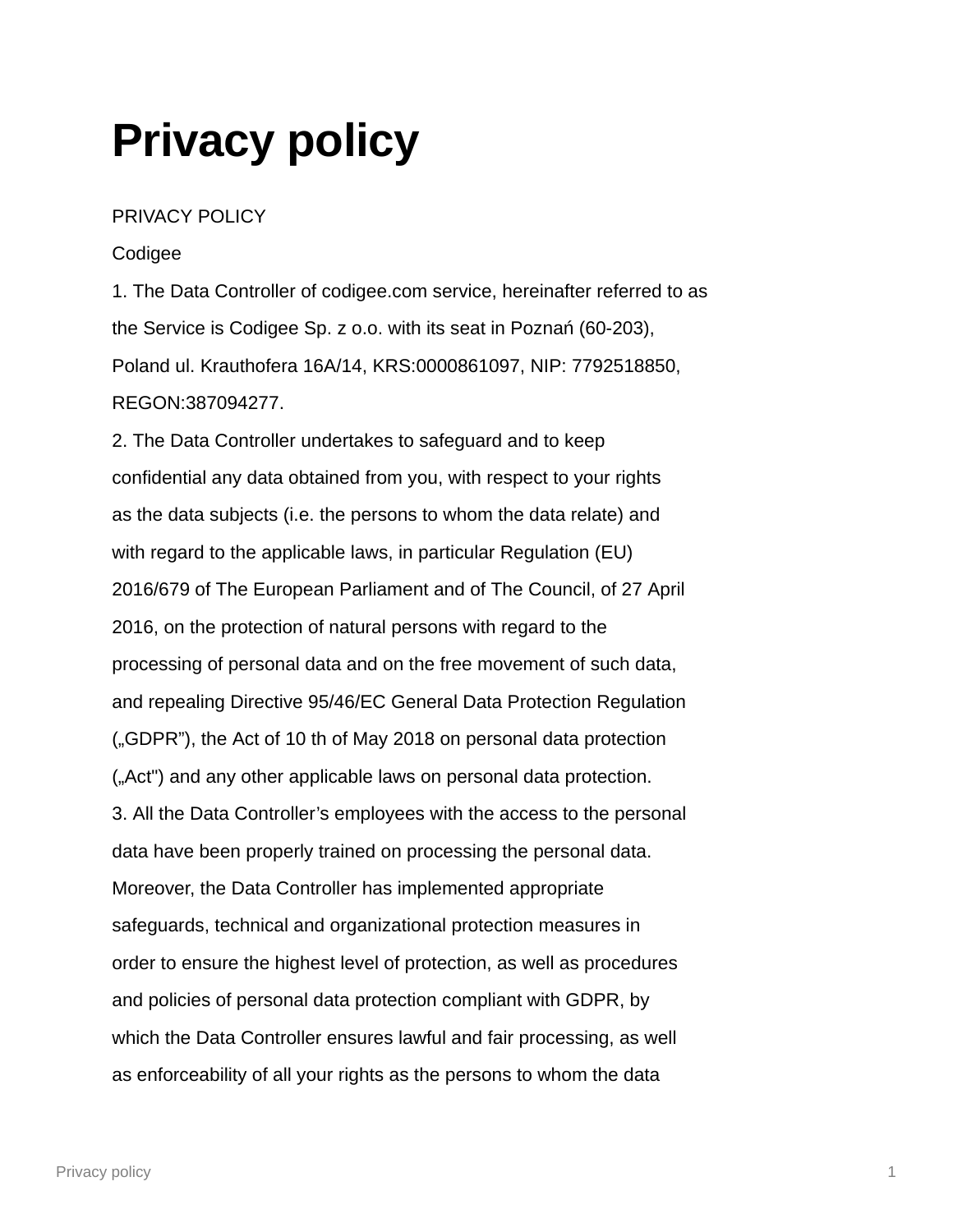relate. In addition, if necessary – in cases provided for by the acts- the Data Controller cooperates with or consult the supervisory authority in the territory of the Republic of Poland, i.e. the Chairman of the Personal Data Protection Office (hereinafter referred to as the GDPR). 4. Any questions, motions, complaints related to the processing of personal data by the Data Controller, hereinafter referred to as the Notifications, shall be sent to: contact@codigee.com or submit in writing to the Data Controller address, i.e.: ul. Krauthofera 16A/14, 60-203 Poznań, Poland. 5. Within the Service the Data Controller collects the following personal data:

a. name, surname and the name of the company – in order to use the Service you will be asked to share your name, surname and the name of the company, so as to make contact with you possible, to present you with our offer and to provide you with the services,

b. e-mail address and phone number – sharing your phone number will allow us to contact you primarily in case of sudden and unforeseen situations, when it is possible to simultaneously offer and arrange the best solution,

c. NIP – Tax Identification Number is necessary to issue an invoice in accordance with applicable laws,

d. IP address of the device – information stemming from the general rules of connections being established in the Internet, such as IP address (and any other information included in the system logs), used by the Data Controller for technical purposes.

6. Sharing the data referred to in the precedent section is necessary in following cases:

● to make a contact using the contact form available on the Service,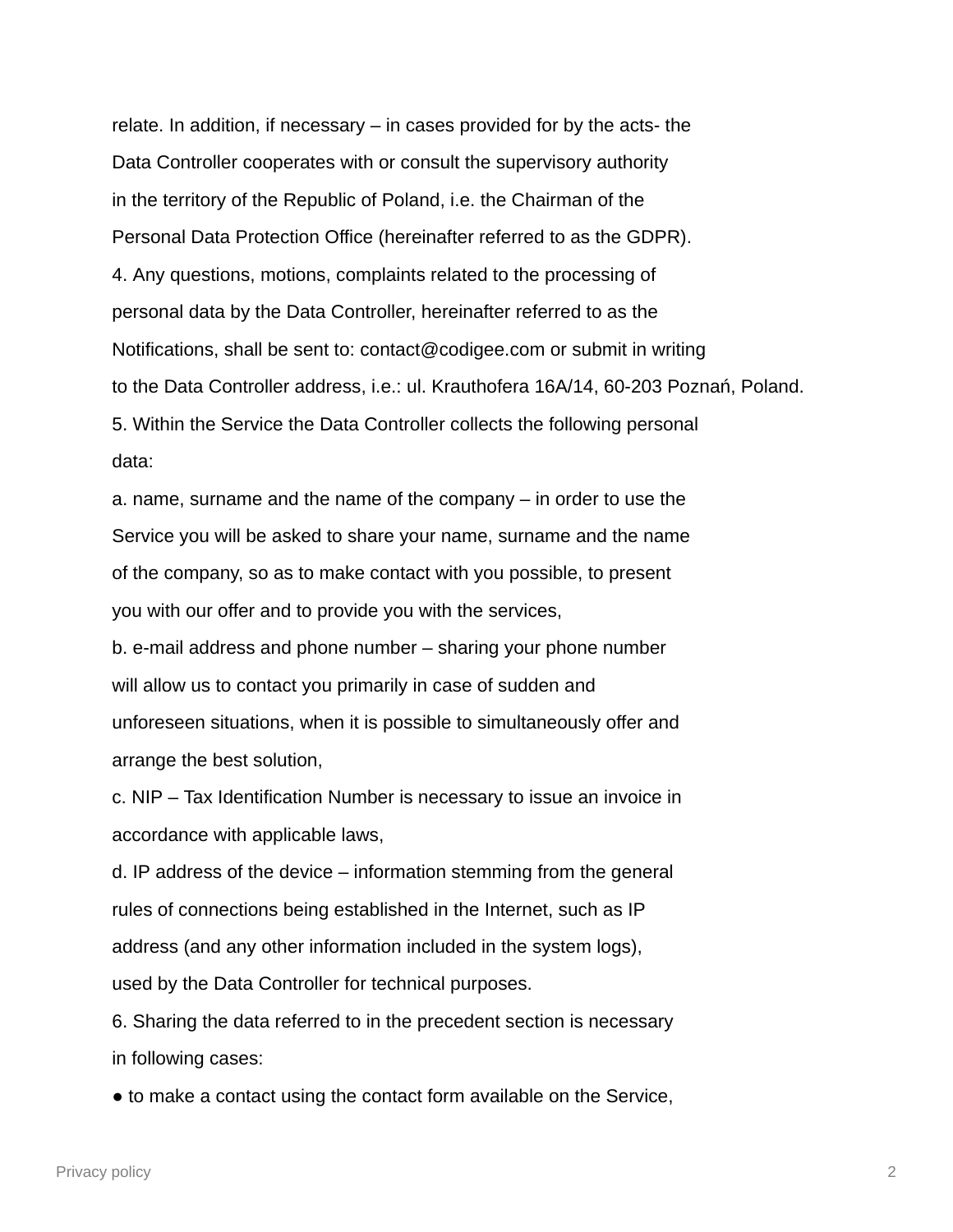$\bullet$  to prepare  $-$  at your request- the offer before concluding the agreement,

● to conclude the agreement and to use services available on the Service.

7. Our Service uses Cookie technology in order to adjust the way it functions to your individual needs. As a result, you may agree to have your data and information remembered, so it will be possible to use them when you next visit the Service, without the need to re-enter them. The owners of the other websites shall have no access to said data and information. Shall you not agree to customize the Service, you are welcome to turn the Cookies off using the options of your browser.

8. Personal data are processed only for the time necessary to achieve the purposes specified in the precedent section. Personal data might be processed for a longer time, in case such right or duty, being imposed on the Data Controller, results from the specific provisions of law or when the service rendered is of continuous nature (for example subscriptions).

9. The source of personal data processed by the Data Controller are the persons to whom such data relate and you as the Data Controller's Clients (recipient of the services), who transfer to him the databases of your clients in order to render the services by the Data Controller, whereas such transfer means entrusting the processing the data of persons in the database. In such case you need to enter into entrustment agreement, where the Data Controller shall be the processor.

10. Your personal data are not transferred to the third country in the meaning of GDPR provisions.

11. The Data Controller does not disclose your personal data to the third parties without your explicit consent (i.e. the consent of the person to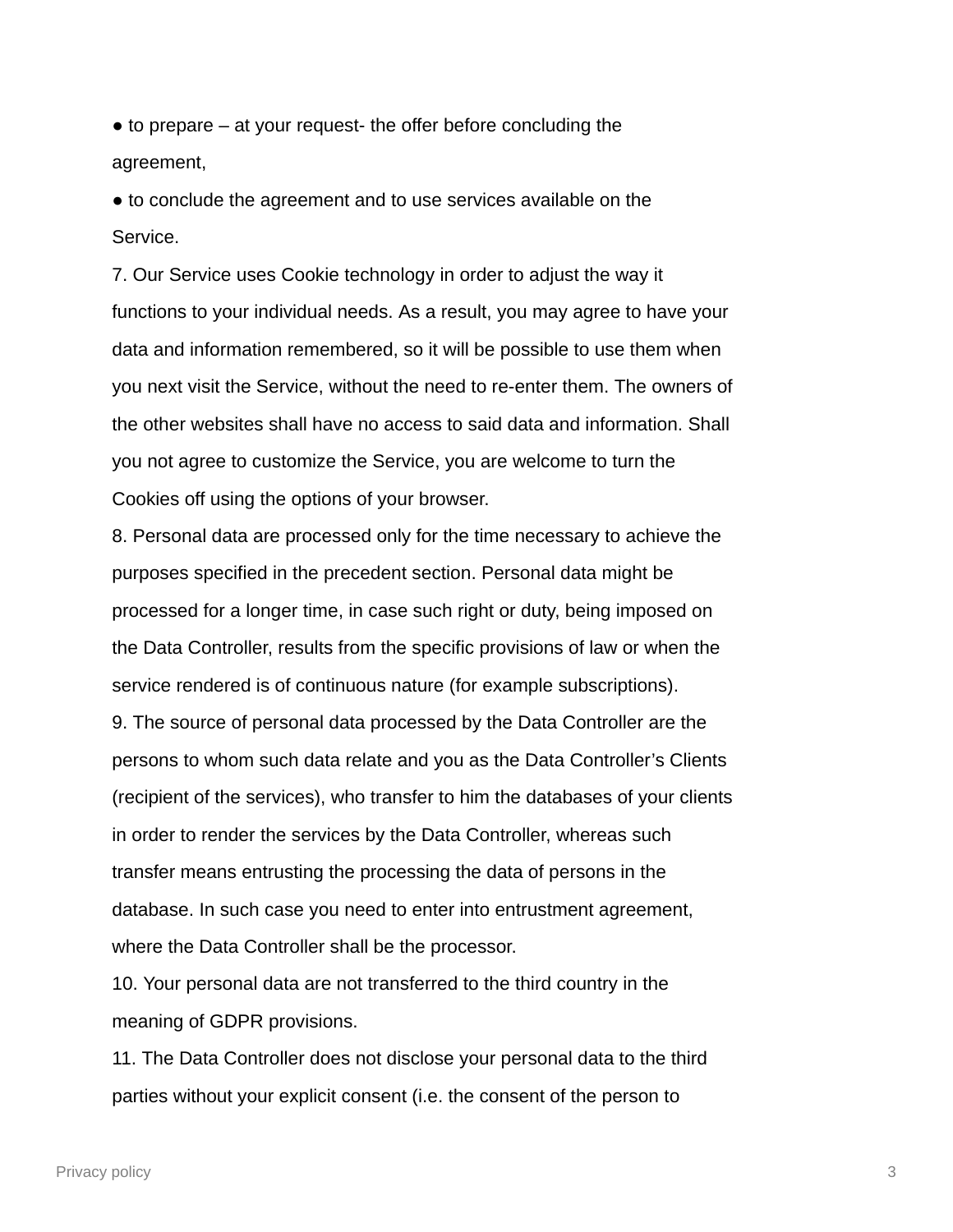whom the data relate). Disclosing such data without the consent of the abovementioned person is possible only to the public authorities, public administrative bodies (tax offices, law enforcement authorities and other authorities, having legitimacy given by the applicable laws).

12. Processing of personal data can be entrusted to the subjects processing such data on behalf of the Data Controller. In such case the Data Controller enters into entrustment agreement. The processor processes the entrusted personal data but only for the needs, to the extent and for the purposes defined in the entrustment agreement referred to in the precedent sentence.

13. Your data will not be subjected to automated decision making. And if you use our "bench" product, we profile your data there to best match your preferences as a developer to a specific project.

14. According to GDPR, as the persons whose personal data are processed within the Service, you have the right to:

a. If you want to access, correct, update or request the deletion of your personal data, you can always do so by contacting us at any time by email contact@codigee.com.

b. In addition, you can object to the processing of your personal data, ask us to limit the processing of your personal data or request the transfer of your personal data. And here you can also exercise these rights by contacting us at contact@codigee.com

c. If we have collected and processed your personal data with your consent, you can withdraw your consent at any time. Withdrawal of consent will not affect the lawfulness of the processing that took place before this withdrawal, nor will it affect the processing of your personal data on the basis of lawful processing grounds other than